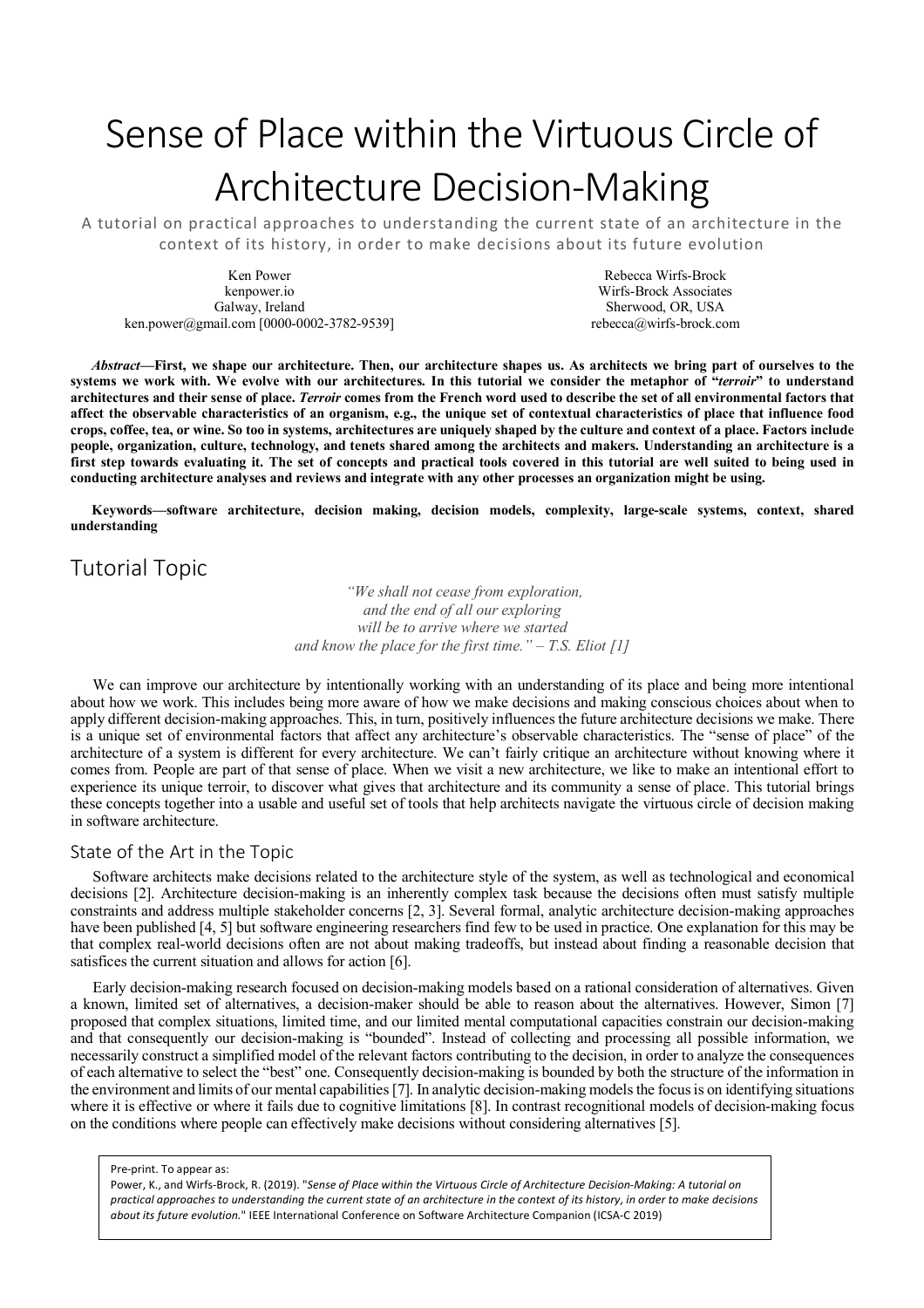The field of Naturalistic Decision Making (NDM) has the goal of studying how people actually make decisions in a variety of real-world settings, as opposed to in classroom or in laboratory settings [9]. Settings in which NDM is appropriate are characterized by time pressure, high stakes, experienced decision makers, inadequate information, ill-defined goals, poorly defined procedures, context, dynamic conditions, and team coordination [6]. In this tutorial we explore NDM in the context of software architecture.

#### Relevance for ICSA

Decision making is an essential element of software architecture. Some of the topics we cover, particularly Naturalistic Decision Making and different decision models, are under-explored in the context of software architecture. All topics covered in this tutorial contribute to approaches for understanding and evaluating architectures and taking action to evolve architectures. The tutorial provides some practical tools for architects to work collaboratively to quickly gain sufficient insight into the parts of an architecture they are interested in, at the level of abstraction they choose, with due consideration to its context.

## Key Take-Away Messages

- How to gain a deep understanding of an architecture and its sense of place in a relatively short time
- Understand the decision models and be more intentional about the kinds of decisions that we are making that influence the architecture
- How to structure action in conditions of uncertainty in a way that is appropriate to the context of the decision
- Understanding of the cultural aspects that influence architecture decision making in organizations

## Tutorial Implementation

## Tutorial Duration

This tutorial is designed as a full-day interactive session.

## Structure and schedule

- **Part 1: Making sense of system architectures**. The tutorial begins by introducing some concepts that help people to make sense of a system architecture. The outcome includes insight not just into the architecture itself, but also the wider context, including culture, decision-making processes, attitudes, constraints, and assumptions that contribute to the architecture. We will demonstrate how to see and interpret patterns to understand architecture context and understand the decision-making landscape of which architects are part.
- **Part 2: Decision models for architects**. Having established a sense of place for the architecture, we will move into discussing decision models. Different kinds of decision are necessary to evolve our architectures. Sometimes we need to make high-stakes decisions under conditions of uncertainty, with insufficient information, and too little time. Other times we need to balance deep thought, collaboration, and trade-offs among different architecture qualities.
- **Part 3: Taking action to evolve our architectures in conditions of uncertainty**. Once we have a sense of place, and we have decided how we will make decisions, we will move into action. In this tutorial we focus on making decisions and acting in conditions of volatility, uncertainty, complexity, and ambiguity. We explore the roles of heuristics and experimentation for making decisions under such conditions, and how this influences the evolution and evolve-ability of our architectures.
- **Part 4: Practical considerations for the dimension of time in architecture decisions**. In this section we will look at the temporal dimensions of architecture decisions. We will look at the time factors that affect our architectures. These include when decisions are made, the cadence of decision making, the impact of decisions over time, and challenges around ensuring follow-through and consistency of decisions over time.
- **Part 5: Summary and closing activities**. Summary of concepts, decision models and tools; Q&A. In this section we spend time to ensure participants have at least one or two practical things they are ready to try when they get back to the office.

## Presenters' Backgrounds

Ken Power has held multiple positions in large technology organizations, including principal engineer, engineering director, and chief architect. His current responsibilities include leading global, large-scale engineering organization transformations with a focus on software and systems architecture, and engineering organization culture. He holds patents in virtualization and network management. He coaches and mentors architects, engineers, and engineering leaders to achieve their goals. His focus includes complex adaptive systems, sensemaking, flow-based development, software architecture, distributed systems, artificial intelligence, machine learning, strategy, technical debt, engineering management, and leadership. He has published widely on these topics, including winning IEEE Software Best Paper award for work on decision making in teams.

Rebecca Wirfs-Brock is an object design pioneer who invented the set of design practices known as Responsibility-Driven Design (RDD) and by accident started the x-Driven Design meme. She is author of two popular object design books and has served as design columnist for IEEE Software. Rebecca helps teams hone their design and architecture skills, manage and reduce technical debt, and address architecture risks. In addition to coaching and personal mentoring, she teaches and conducts workshops on architecture and design. Rebecca is program director of the Agile Alliance's Experience Report Initiative [10] and